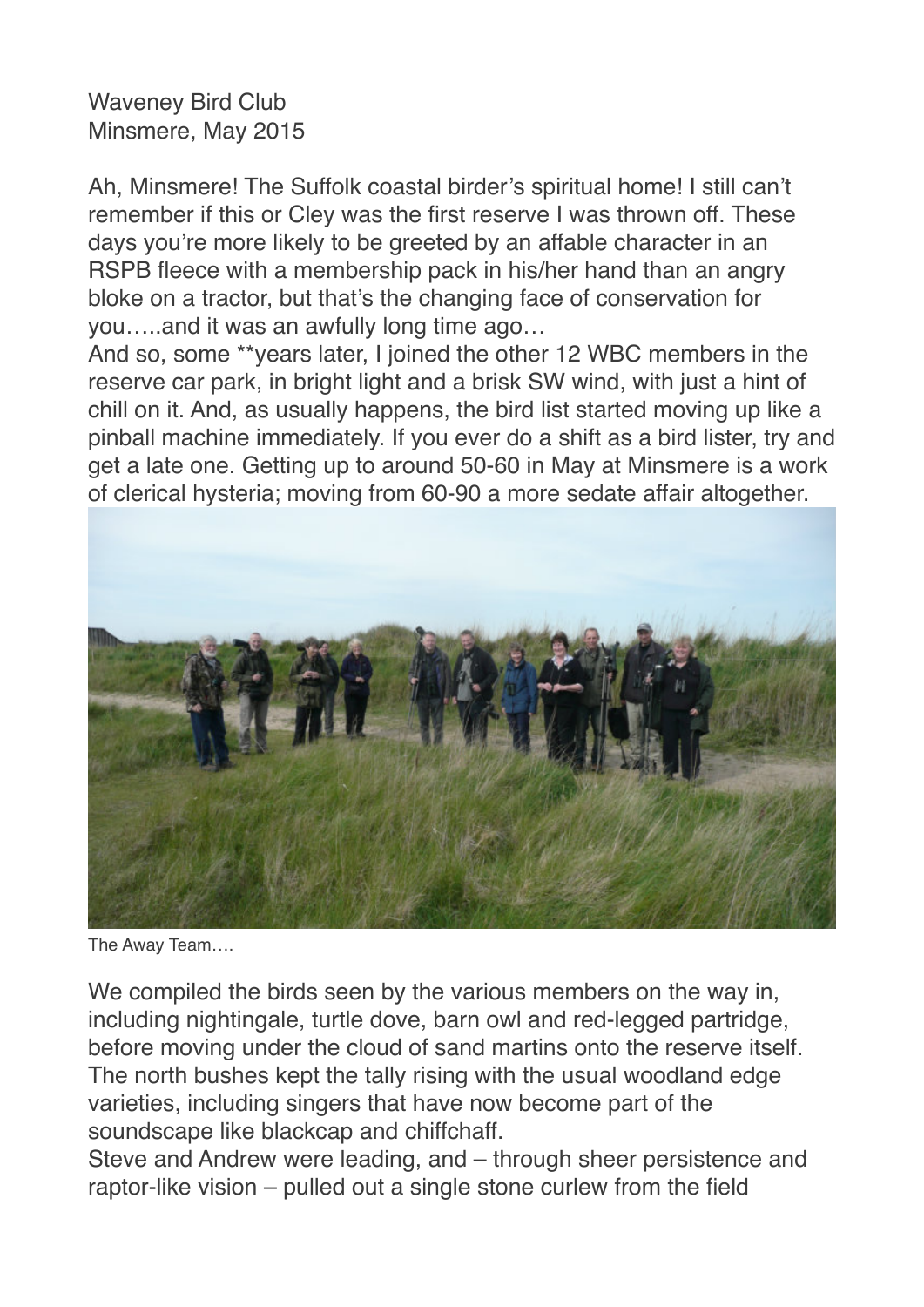between the north wall and visitors' centre, before we headed down the sonic pathway between reed and sedge warblers, reed bunting, beardies and Cetti's warblers, with bitterns booming from undetectable sites in the reeds.

The sea was fairly quiet as it can be at this time of year, so we didn't waste much time watching it, and headed along the front towards East Hide. A Cetti's was hollering his warning about Col Gadaafi (that's how I hear it, anyway!) right by the gate, and as Andrew and I went through, up he jumped to a top bramble. He stared at us, and we stared at him  $$ you can't really move a muscle at these times, or call out to anyone else, but a rare eye-to-eye close up with one of the great elusives. And then he was gone, and we could breathe again.



Pity the poor solo birder, thinking he'd have a quiet early morning down at Minsmere – perhaps a slow contemplation of the sluice from the hide. Now he's got 13 WBC members for company. Still, he should look on the bright side, as the assembled company 'called the birds.' A common sandpiper decided it was all too much, and left the scene fairly early, while kittiwakes collected nest material before heading off with a muddy beakful to the nest site on the rigs off Sizewell.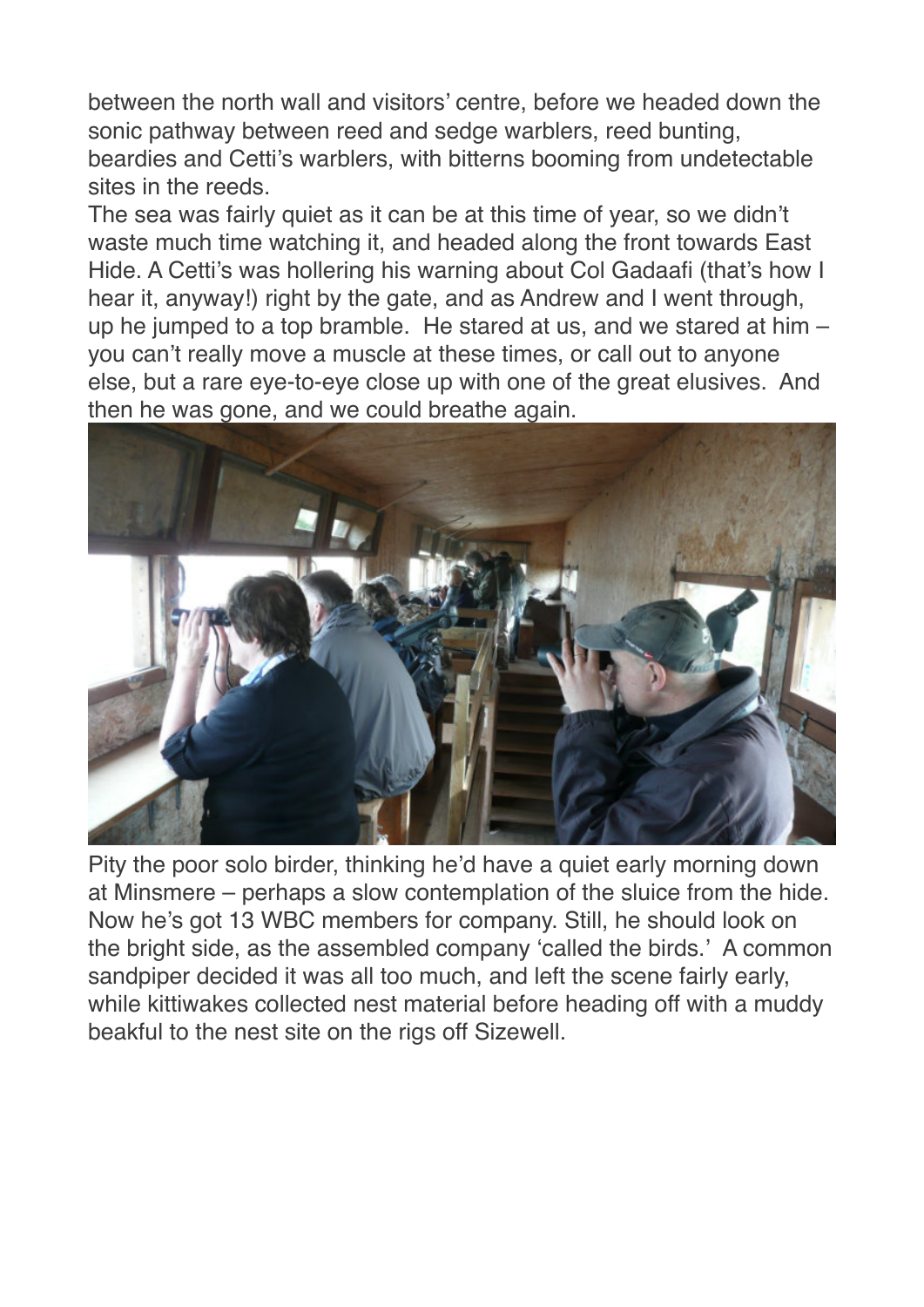

Debating the composition of string…..



Do you have a hobby?

Waders were fairly thin on the ground, but we caught dunlin in their summer suits, ringed plover, turnstone, blackwits and a solitary greenshank, with a couple of bitterns flying high topping the rarity list. Off again, to head down just south of the sluice and check Lucky Pool, the chapel field and the levels.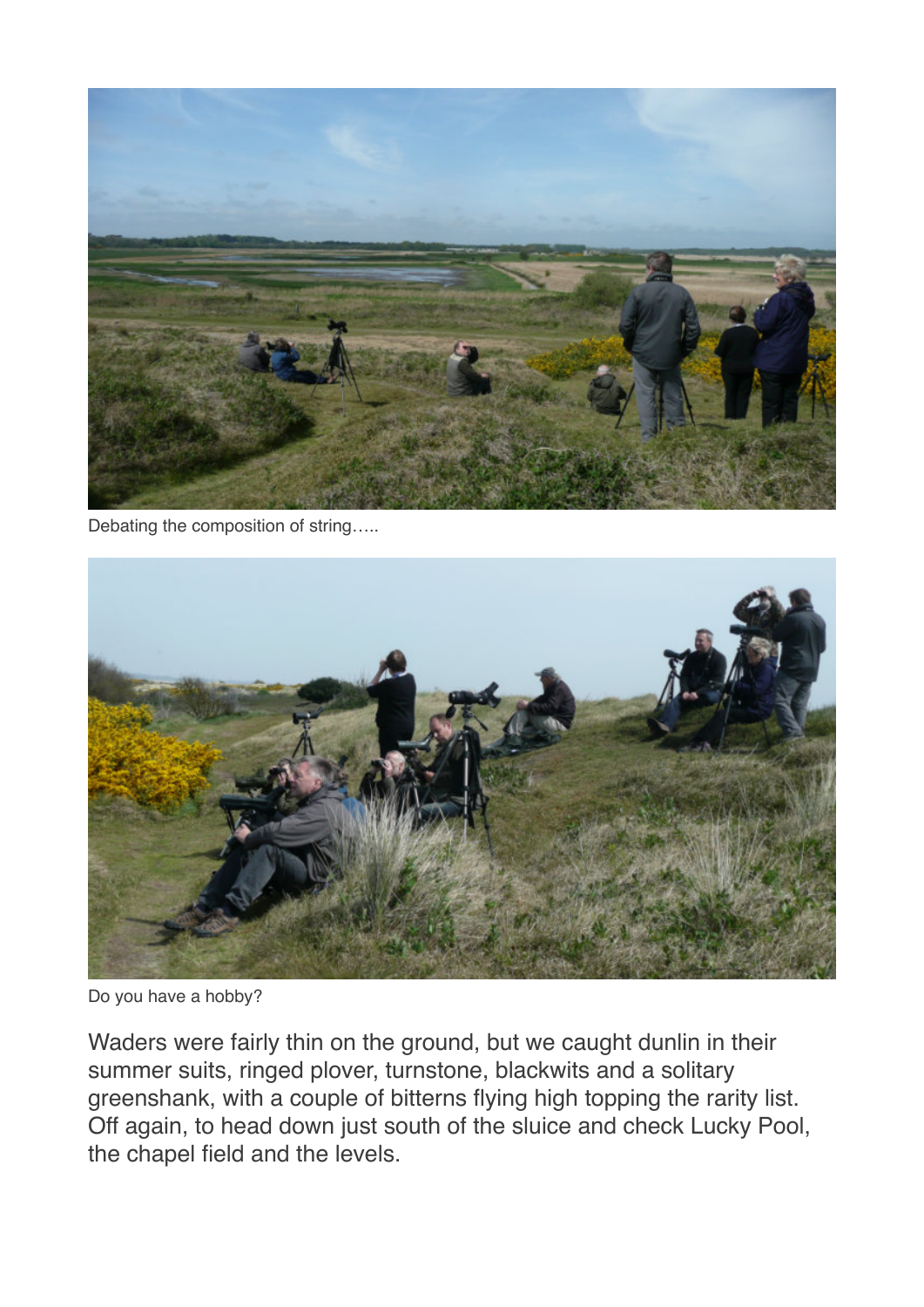Scanning the skies Steve got onto a hawking hobby, while Keith got a distant glimpse of the great white egret shifting feeding grounds – causing much debate about the chemical composition of 'string' as noone else had got it at the time. He was right, though, as we found out later……

A single spoonbill feeding in the distance was perhaps the other highlight.

Our route then took us along the south path, with the note-book tally starting to ease up a bit. Andrew spotted two little gull heading east towards the sea, before we realised we were in the middle of SERIOUS hobby activity. Were there 8? Or 9? The damn things just wouldn't fly slow enough to tell, but we reckoned in the end there were 9 (or maybe 10?)

We got in the 'Wildlife Explorer' hide to settle down a bit, and a hobby shot over the water, chasing a butterfly, which looked like one of the whites. Now, these things can catch dragonflies and swifts, but it couldn't get this little white flapping insect, which evaded the claws three times by my count, almost imitating the hobby's mastery of acrobatics. They were hawking across the woods and reeds around Bittern Hide, so we headed up that way.

The hide was – as expected – pretty full, so myself and a couple of others took up position beneath it, where we had brilliant, brilliant views of the bird I now reckon to be the champion of the air. Watching their swift-like swoops and the virtual halt in the air while food is passed talon-to-mouth, and the sudden acceleration again with a couple of clipped wing beats was for me one of the best birding moments of the year. What they were eating I don't know – one seemed to have something the shape of a bumble bee, and while there were hairy dragonflies in evidence, there wouldn't have been enough to keep these chaps going. They were also probably gobbling up clouds of insects rising from the reedbed, but how they could change direction mid-flight and at full speed was a revelation.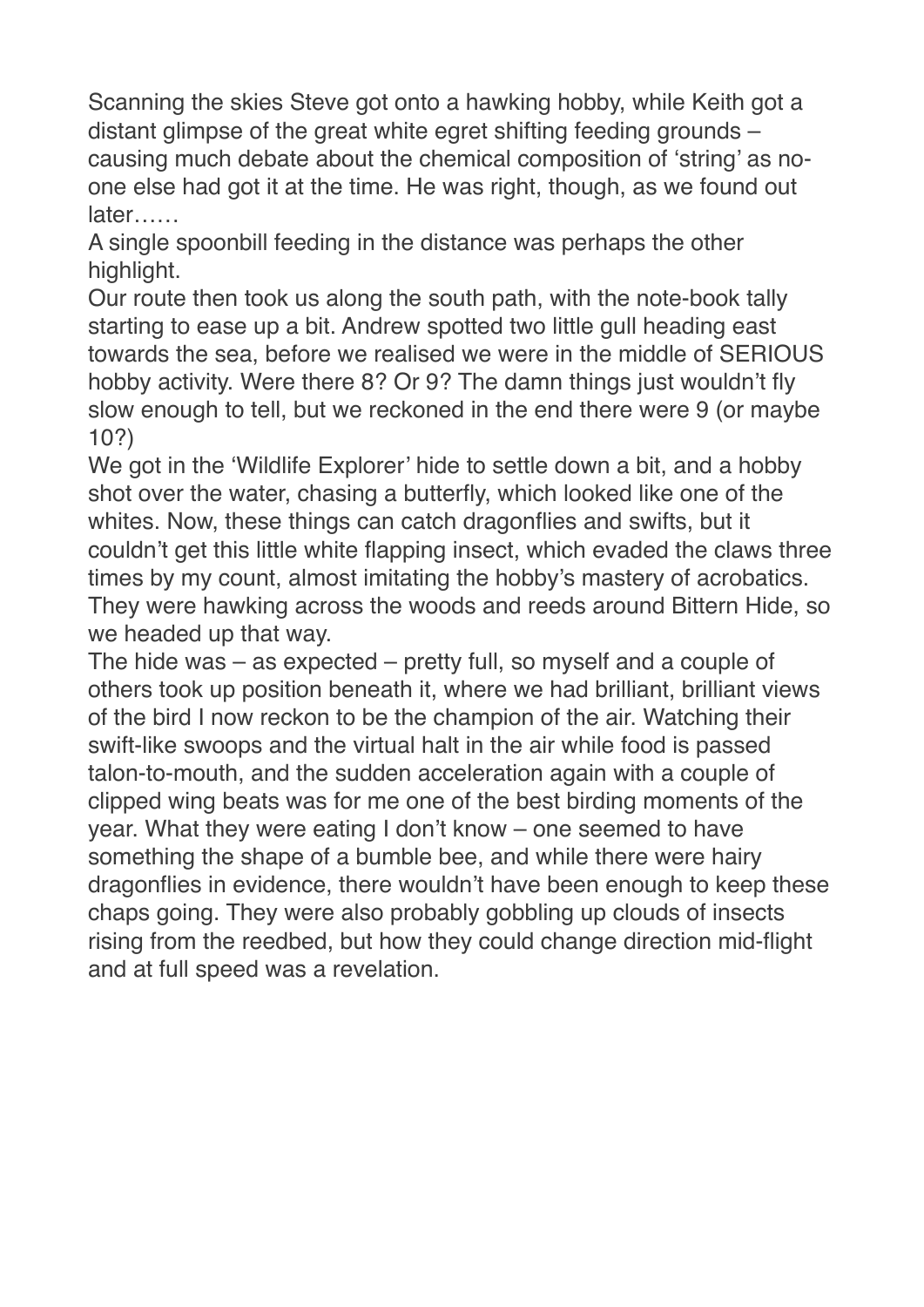

Once bittern, twice shy….

The next venue was Island Mere – again, fairly popular, and again I chose to stay outside, so what the others saw, I don't know. Outside, there was the occasional glimpse of bearded tit, and some stunninglycoloured male sticklebacks in the water below, with shoals of females around them and a future few weeks of solitary parenthood ahead of them. Mr Stickleback doesn't trust Mrs Stickleback anywhere near his offspring.

Coming towards the end, we climbed Whin Hill past Chateau Springwatch, to have a last scan across the reserve – and there, in the company of a little egret just to provide some scale, was Keith's great white egret, in full view! String stuffed back into the pocket..... Thinking that was a great bird to end on, we started heading back to the car park – but it wasn't over. A nightingale was singing deep in the scrub, accompanied by a goldcrest, somewhere up above.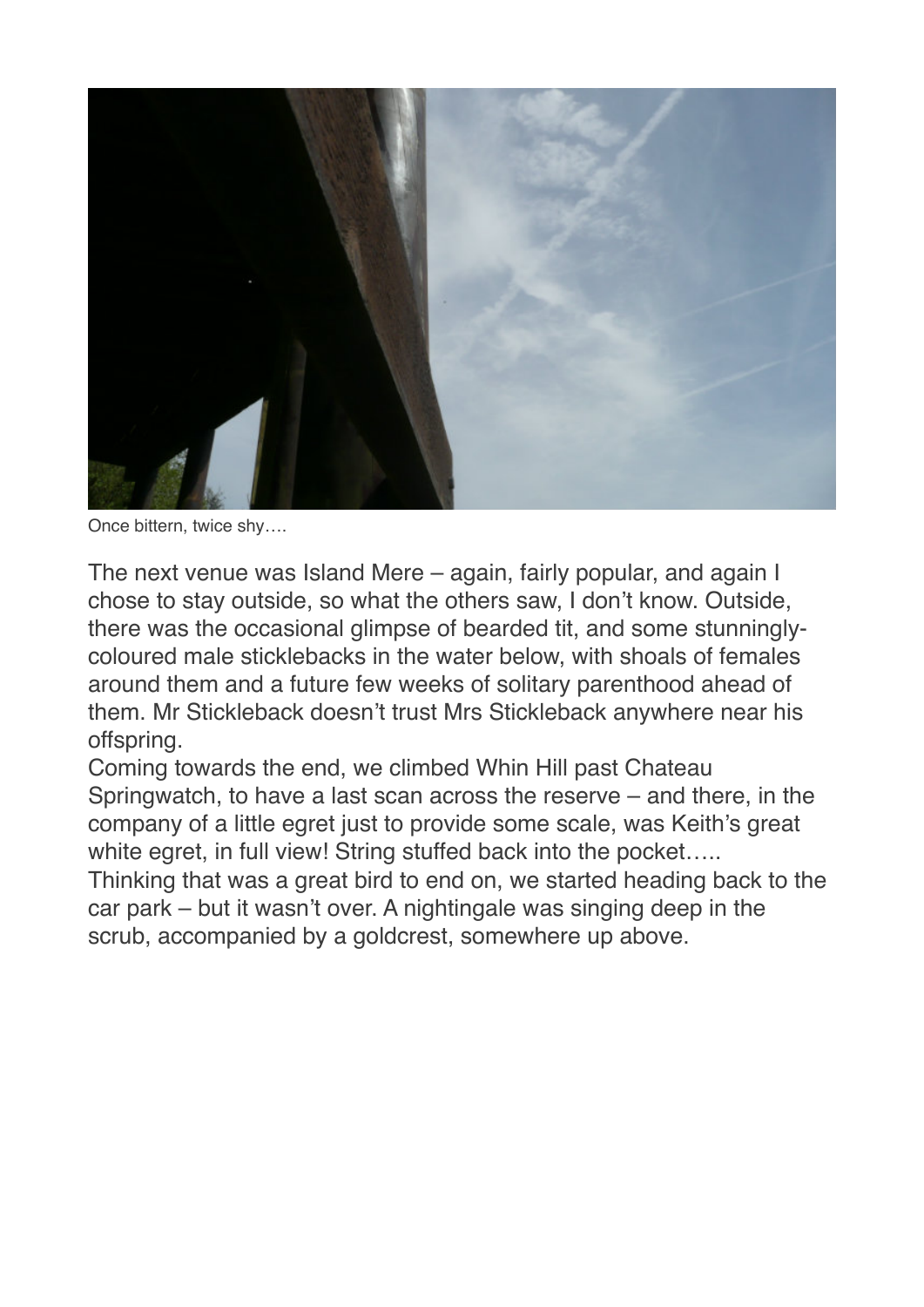

Helen – not really trying…..



Spring colours at Whin Hill

I know one of these field trips is one day going to be a struggle to make anything text-wise from, but it certainly wasn't this one – or any of them so far this year. 90 species in about 7 hours has got to be rated as pretty good!

Thanks again to Steve and Andrew for the excellent leadership! And to the hobbies for an unforgettable birding hour.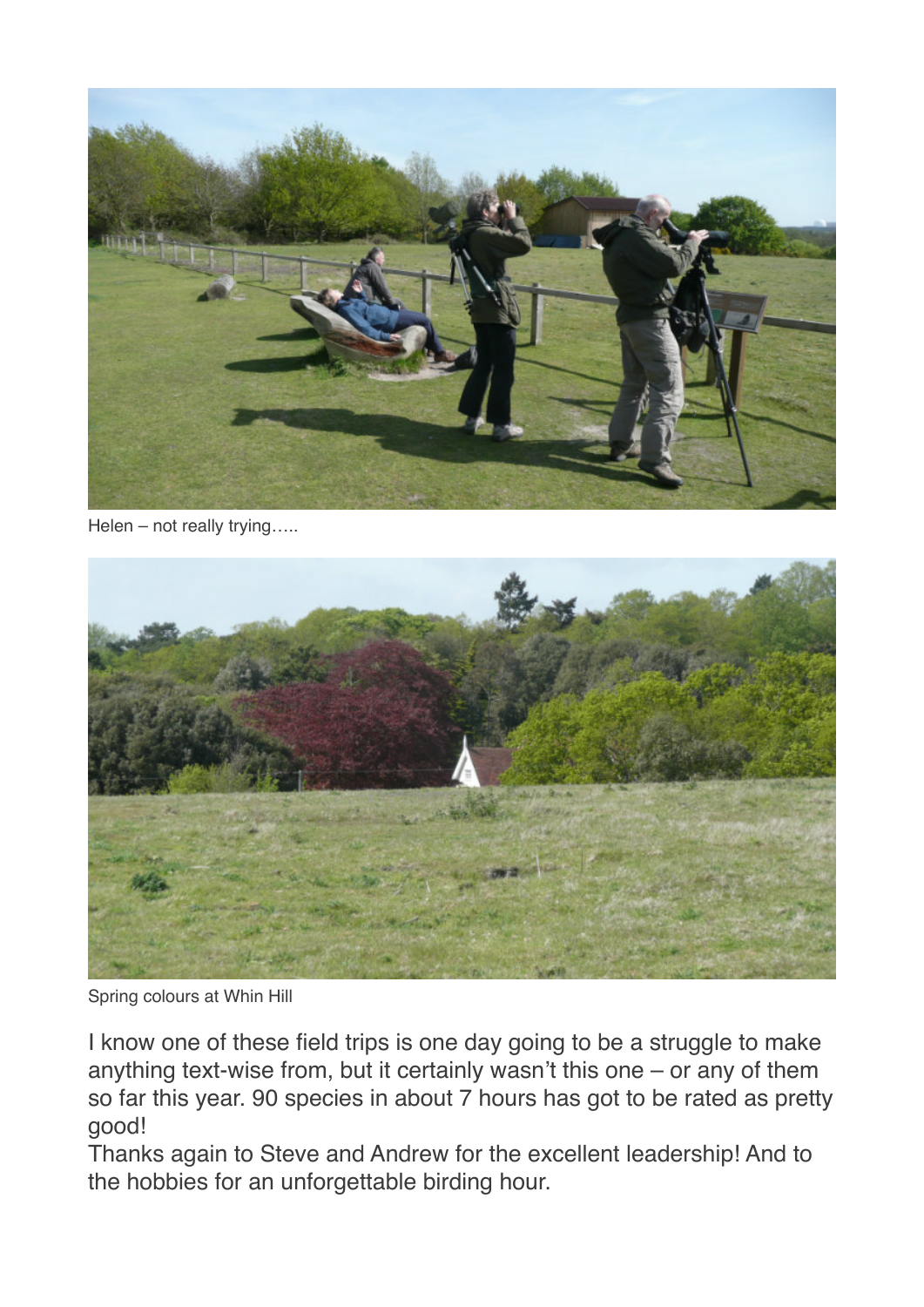**Post-script:** Steve P had been leading a BTO bird i.d. course, so hadn't joined us for the main course. However, on completion, we returned to the East Hide in the company of Suffolk's 4th-best gull man, John Grant, to see what the dipping sun brought in.

Not part of the WBC tally, but we ended up with Caspian gull, little ringed plover, little tern, whimbrel and yellow-legged gull to end the day.

A slight furrowed brow of how you could be out for 13hrs (my day having started at 6.30) and not see a starling though…….I hope it's just because they are all en famille at the moment.

*The species list below is presented with the BTO i.d. code for those of you who may like to get familiar with this much quicker way of listing……..* 

| <b>Name</b>                 | <b>BTO</b> |
|-----------------------------|------------|
| Nightingale                 | N.         |
| <b>Red-legged Partridge</b> | <b>RL</b>  |
| Chiffchaff                  | CC         |
| <b>Willow Warbler</b>       | <b>WW</b>  |
| <b>Blackcap</b>             | <b>BC</b>  |
| Chaffinch                   | <b>CH</b>  |
| Wren                        | <b>WR</b>  |
| Whitethroat                 | <b>WH</b>  |
| <b>Sand Martin</b>          | <b>SM</b>  |
| Swallow                     | <b>SL</b>  |
| <b>Greylag Goose</b>        | GJ         |
| <b>Canada Goose</b>         | CG         |

## **Minsmere May 10th – Species List**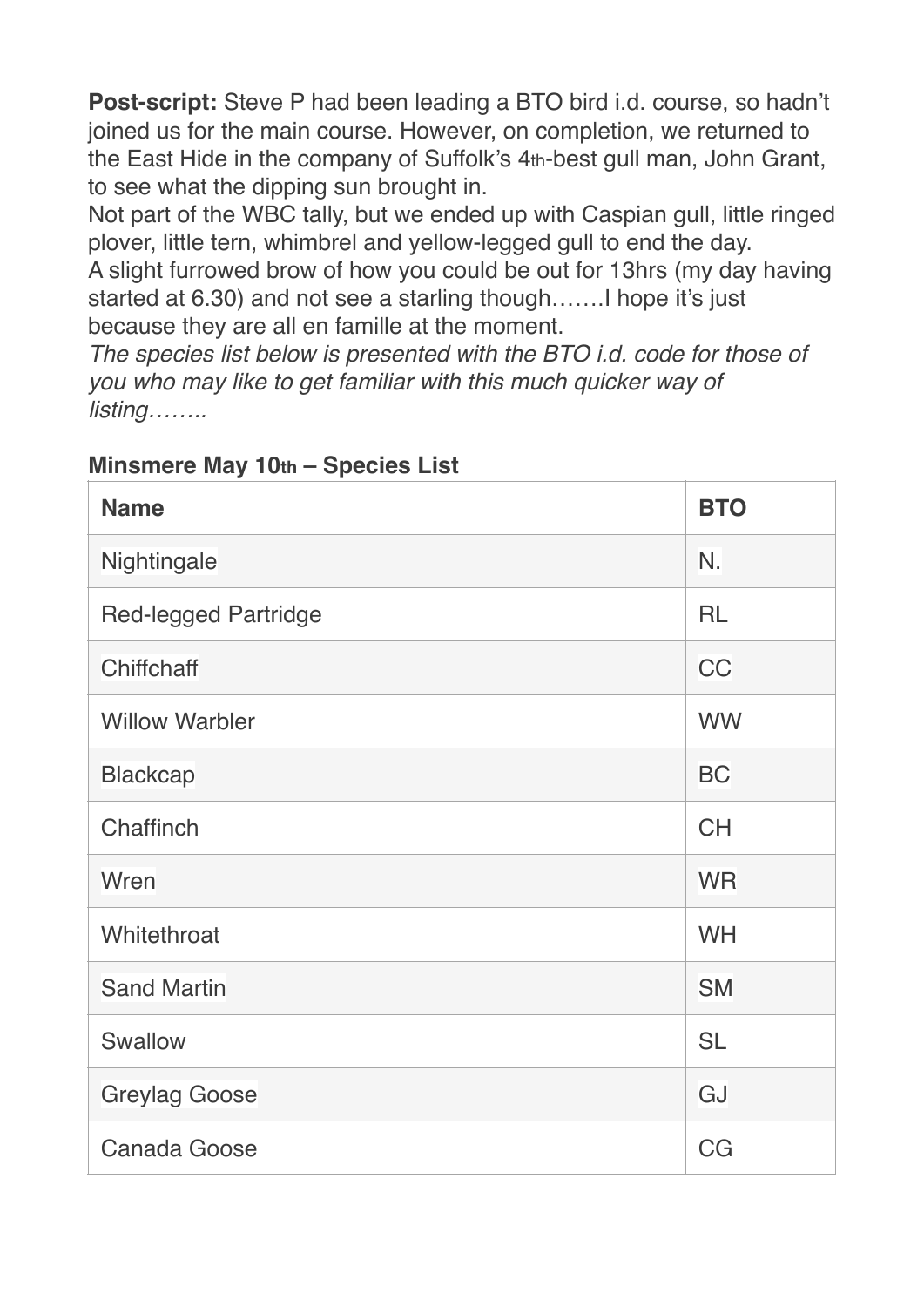| Lapwing                | L.             |
|------------------------|----------------|
| <b>Bittern</b>         | B <sub>l</sub> |
| <b>Carrion Crow</b>    | C.             |
| <b>Stock Dove</b>      | <b>SD</b>      |
| Shoveler               | <b>SV</b>      |
| Avocet                 | <b>AV</b>      |
| <b>Barnacle Goose</b>  | <b>BY</b>      |
| Moorhen                | <b>MH</b>      |
| Pheasant               | PH             |
| Woodpigeon             | <b>WP</b>      |
| Redshank               | <b>RK</b>      |
| <b>Cetti's Warbler</b> | <b>CW</b>      |
| <b>Reed Warbler</b>    | <b>RW</b>      |
| Sedge Warbler          | SW             |
| <b>Reed Bunting</b>    | <b>RB</b>      |
| <b>Bearded Tit</b>     | <b>BR</b>      |
| <b>Herring Gull</b>    | <b>HG</b>      |
| <b>Little Egret</b>    | ET             |
| <b>Kestrel</b>         | K.             |
| Cuckoo                 | <b>CK</b>      |
| Goldfinch              | GO             |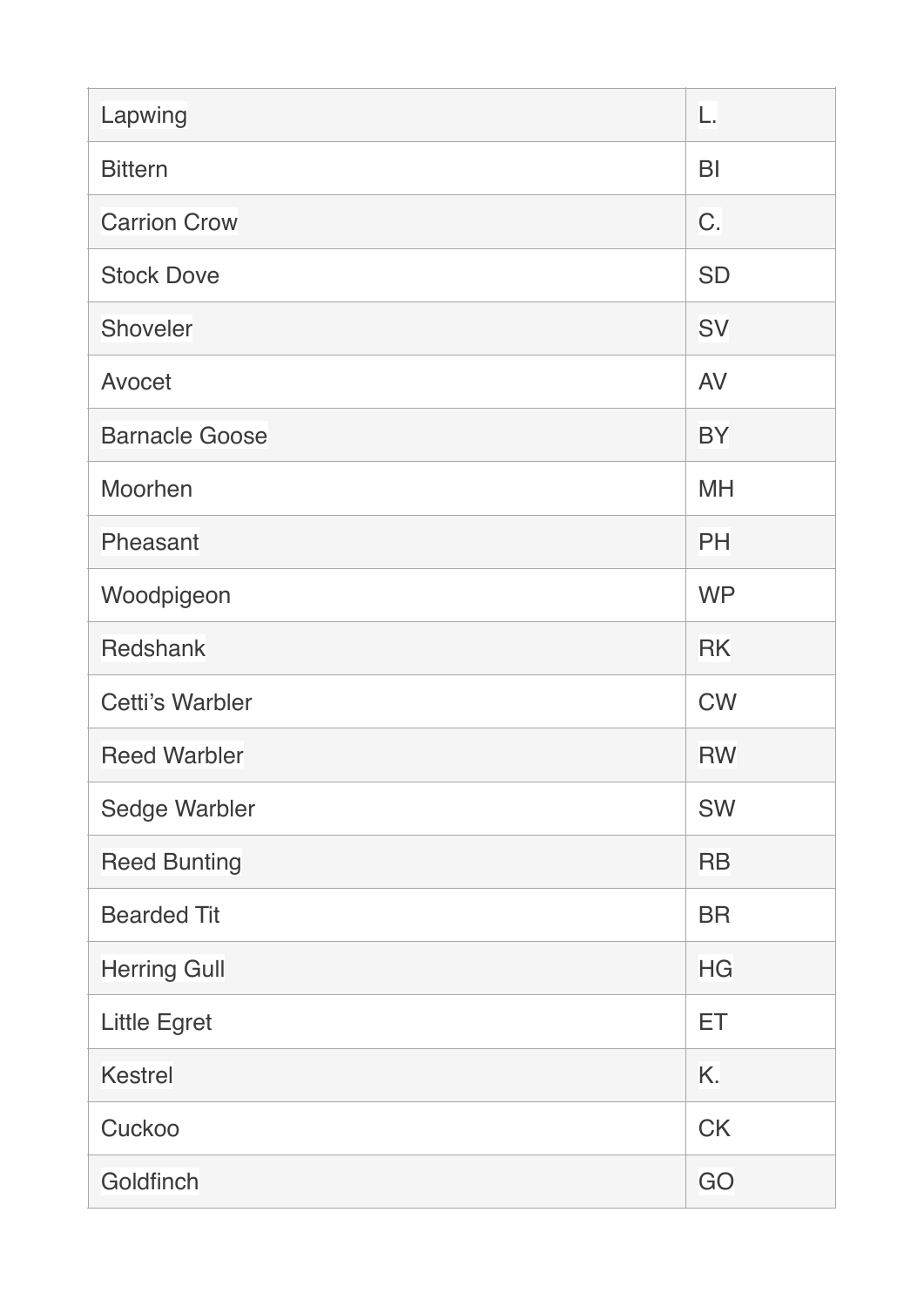| Greenfinch                      | GR        |
|---------------------------------|-----------|
| Magpie                          | <b>MG</b> |
| <b>House Martin</b>             | <b>HM</b> |
| Swift                           | SI        |
| <b>Pied Wagtail</b>             | <b>PW</b> |
| <b>Turtle Dove</b>              | <b>TD</b> |
| <b>Great Tit</b>                | GT        |
| <b>Blue Tit</b>                 | <b>BT</b> |
| Long-tailed Tit                 | LT        |
| <b>Coal Tit</b>                 | <b>CT</b> |
| <b>Blackbird</b>                | <b>B.</b> |
| <b>Stone Curlew</b>             | <b>TN</b> |
| <b>Common Sandpiper</b>         | <b>CS</b> |
| <b>Common Tern</b>              | <b>CN</b> |
| <b>Turnstone</b>                | TT        |
| Coot                            | CO        |
| Gadwall                         | GA        |
| <b>Lesser Black-backed Gull</b> | <b>LB</b> |
| <b>Great Black-backed Gull</b>  | <b>GB</b> |
| <b>Buzzard</b>                  | <b>BZ</b> |
| <b>Tufted Duck</b>              | TU        |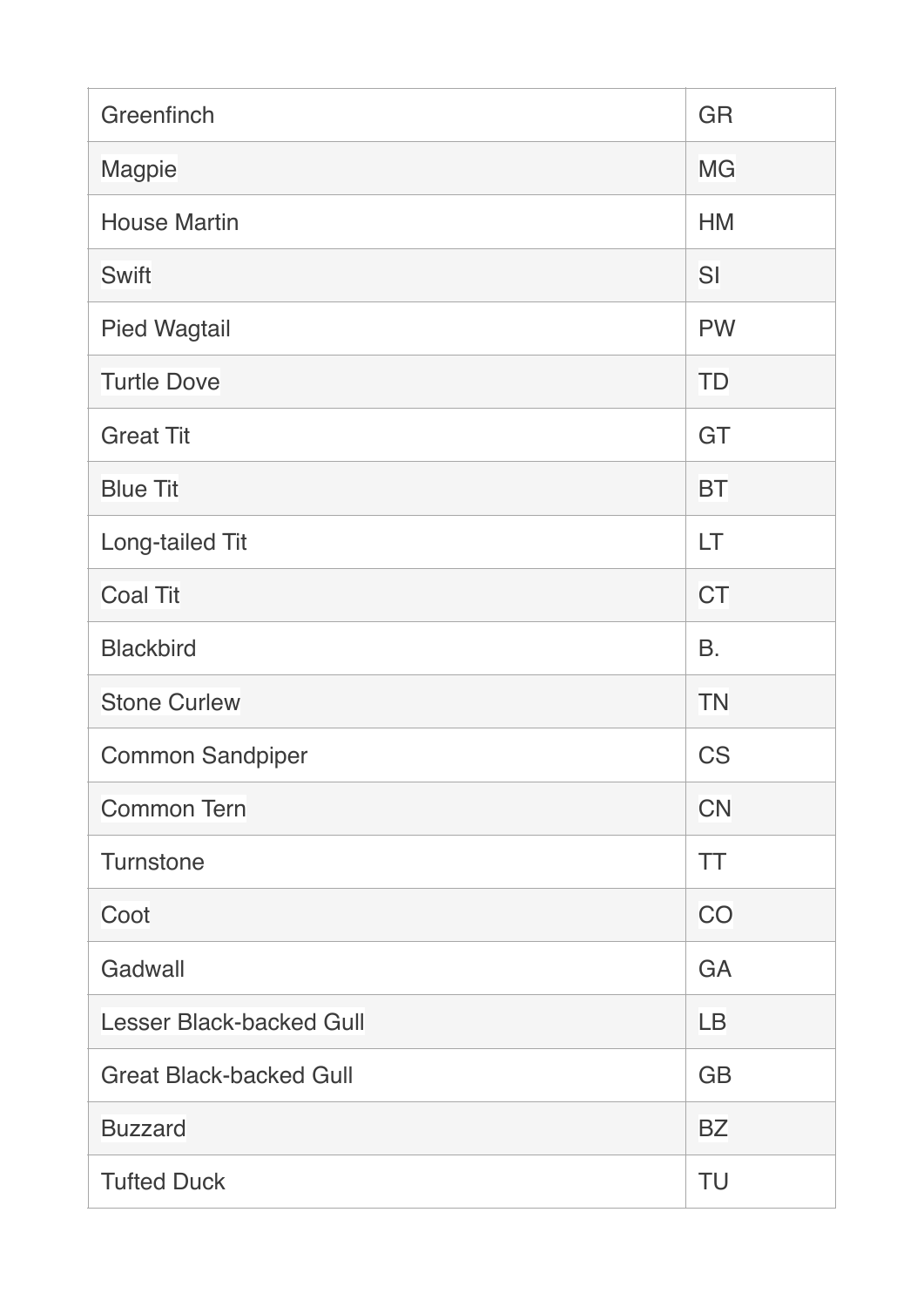| <b>Black-tailed Godwit</b> | <b>BW</b> |
|----------------------------|-----------|
| <b>Marsh Harrier</b>       | <b>MR</b> |
| <b>Heron</b>               | Η.        |
| <b>Kittiwake</b>           | KI        |
| <b>Mallard</b>             | <b>MA</b> |
| <b>Dunnock</b>             | D.        |
| <b>Ringed Plover</b>       | <b>RP</b> |
| Greenshank                 | GK        |
| <b>Grey Plover</b>         | GV        |
| Dunlin                     | <b>DN</b> |
| <b>Mute Swan</b>           | <b>MS</b> |
| Spoonbill                  | <b>NB</b> |
| Oystercatcher              | OC        |
| <b>Little Grebe</b>        | LG        |
| <b>Skylark</b>             | S.        |
| Wigeon                     | <b>WN</b> |
| <b>Jackdaw</b>             | <b>JD</b> |
| Hobby                      | <b>HY</b> |
| <b>Great White Egret</b>   | <b>HW</b> |
| Linnet                     | LI        |
| Cormorant                  | CA        |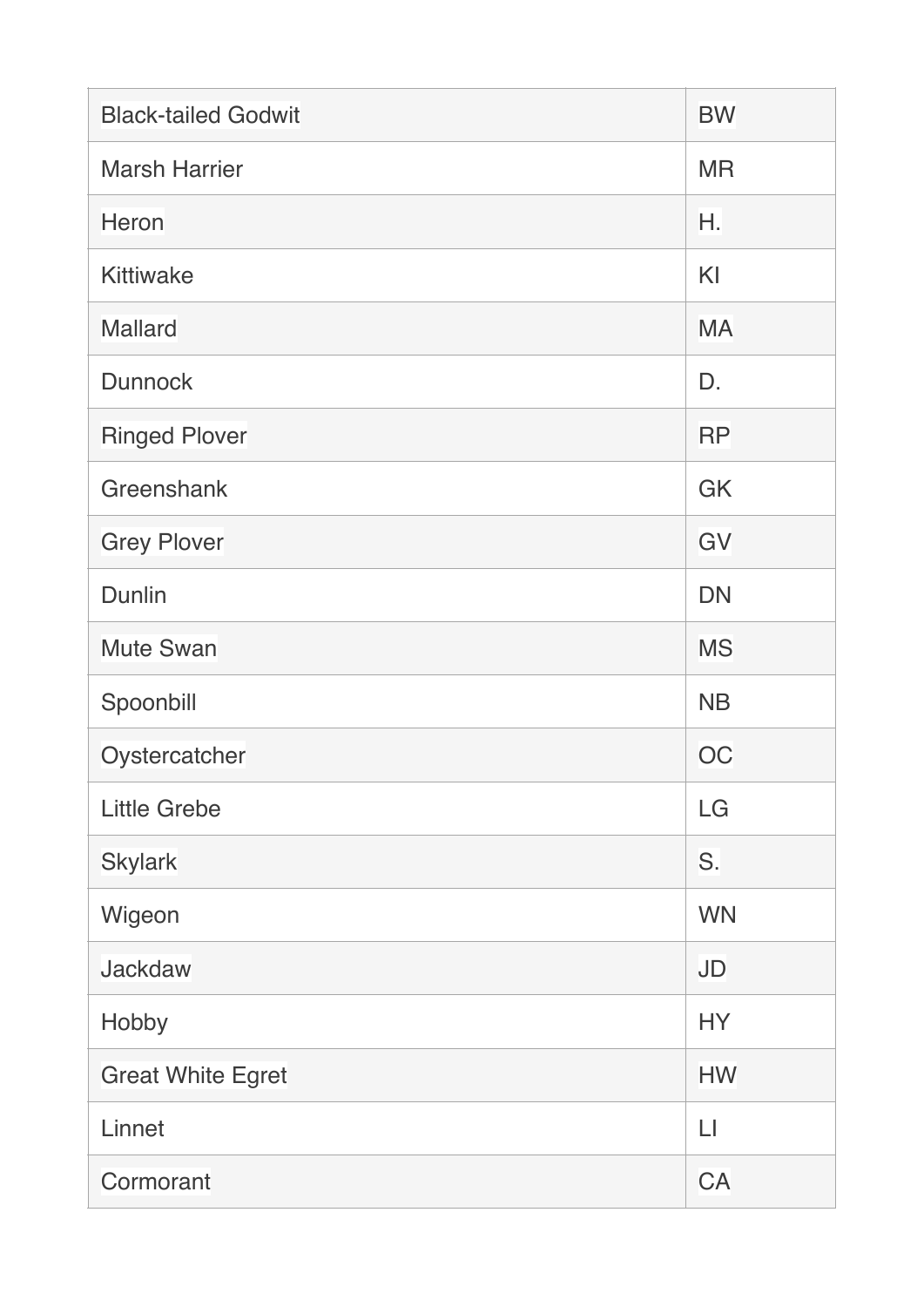| <b>Great-crested Grebe</b>      | GG        |
|---------------------------------|-----------|
| Robin                           | R.        |
| <b>Water Rail</b>               | <b>WA</b> |
| Sparrowhawk                     | <b>SH</b> |
| <b>Barn Owl</b>                 | <b>BO</b> |
| <b>Mistle Thrush</b>            | M.        |
| <b>Treecreeper</b>              | <b>TC</b> |
| <b>Garden Warbler</b>           | <b>GW</b> |
| Green Woodpecker                | G.        |
| Goldcrest                       | GC        |
| <b>Teal</b>                     | T.        |
| <b>Great-spotted Woodpecker</b> | GS        |
| <b>Little Gull</b>              | LU        |
| <b>Black-headed Gull</b>        | <b>BH</b> |
| <b>Common Gull</b>              | <b>CM</b> |
| <b>Shelduck</b>                 | <b>SU</b> |
| <b>After Hours'</b>             |           |
| Whimbrel                        | <b>WM</b> |
| <b>Little Tern</b>              | <b>AF</b> |
| Yellow-legged Gull              | YG        |
| <b>Little Ringed Plover</b>     | <b>LP</b> |